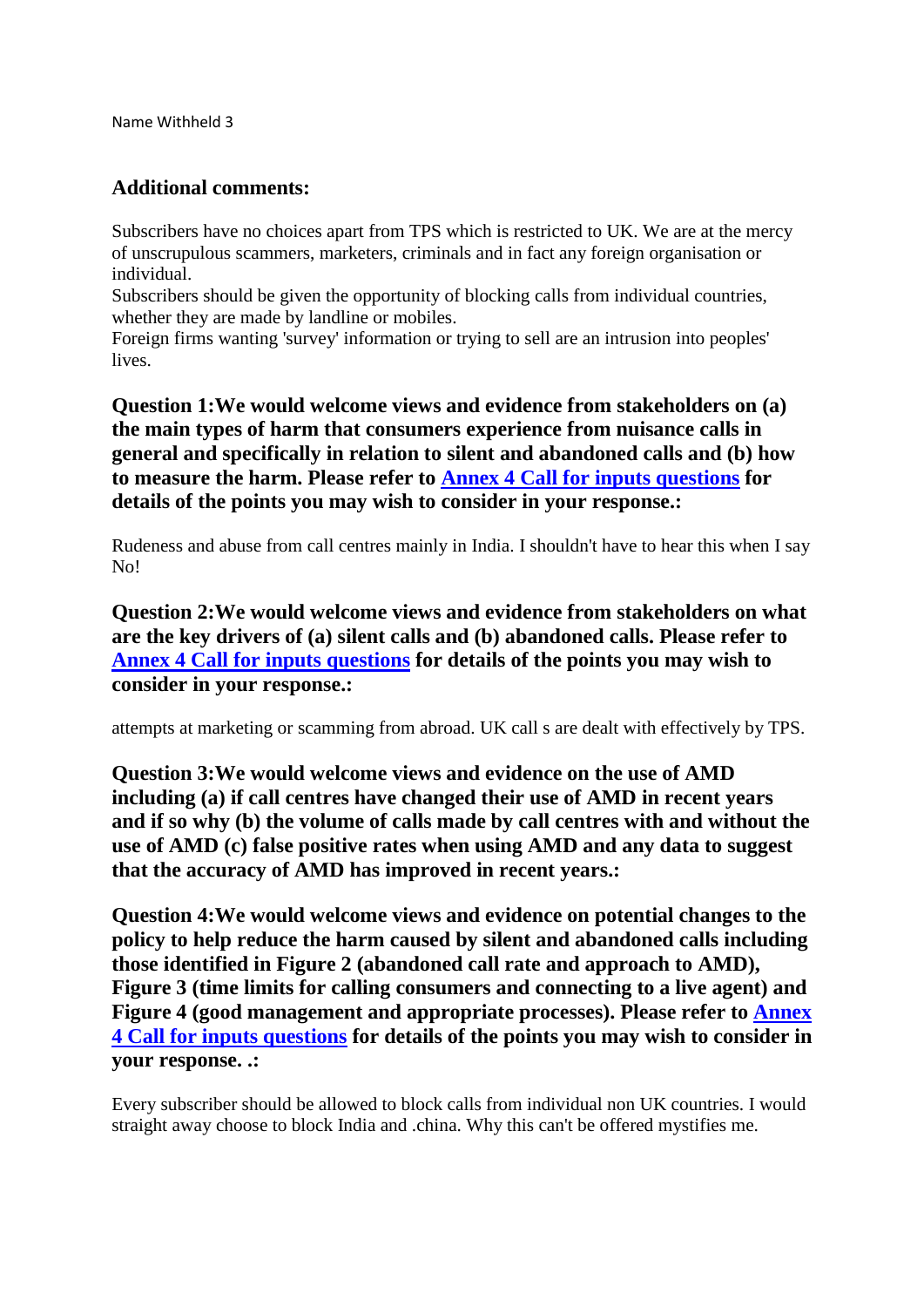**Question 5:We would welcome views and evidence on potential changes that could be made to the policy relating to the a) current five general examples of persistent misuse (misuse of automated calling systems, number-scanning, misuse of a CLI facility, misuse for dishonest gain ? scams, and misuse of allocated telephone numbers) or b) other examples of persistent misuse. Please refer to [Annex 4 Call for inputs questions](http://projects/binaries/consultations/review-persistent-misuse-powers/questions.pdf) for details of the points you may wish to consider in your response.:**

change to individual preferences for subscribers ( as computer users have at the moment) to block foreign calls from problem countries. The subscriber could then choose when to block or unblock a particular country.

**Question 6:We have not identified any significant changes to this section of the policy, relating to the issuing of notifications, at this stage. However, we welcome views and evidence from stakeholders on any changes they consider may improve the understanding or clarity of this section of the policy :**

**Question 7:We would welcome information on the current operation of the outbound call centre market, in particular a) the size of the current outbound calling market e.g. the annual number of calls made as well as the value, b) the size of total annual costs in the outbound market (where possible split by operating costs and capital costs (or depreciation)), c) the average costs per call/per agent (or per agent hour), d) the split of call centre locations (domestic or overseas) that make calls to UK numbers.:**

i now receive very very few UK nuisance calls as TPS works for me. 1 per month) usually machine recorded calls.

I receive 14 calls per week from India ( usually actual people) despite the fact that I have call blocking.

Using 1471 I find the numbers ( when they are not withheld ) are mobile numbers. It should be possible to identify mobile signals from foreign countries and block them.

**Question 8:We would welcome any initial views and evidence on the potential costs and benefits of any of the potential changes to the policy. In particular, whether any of the potential changes would a) require investment in new technology or other capital costs, b) have an impact on efficiency and operating costs, c) have an impact on call-centre costs or call-centre prices (to their clients), d) affect competition in the call-centre market, e) have a different impact on different types of call centre, and if so, what factors affect the level of impact.:**

It shouldn't matter how much it costs call centres and scammers. Make them pay for scamming and disturbing people who do not want their calls.